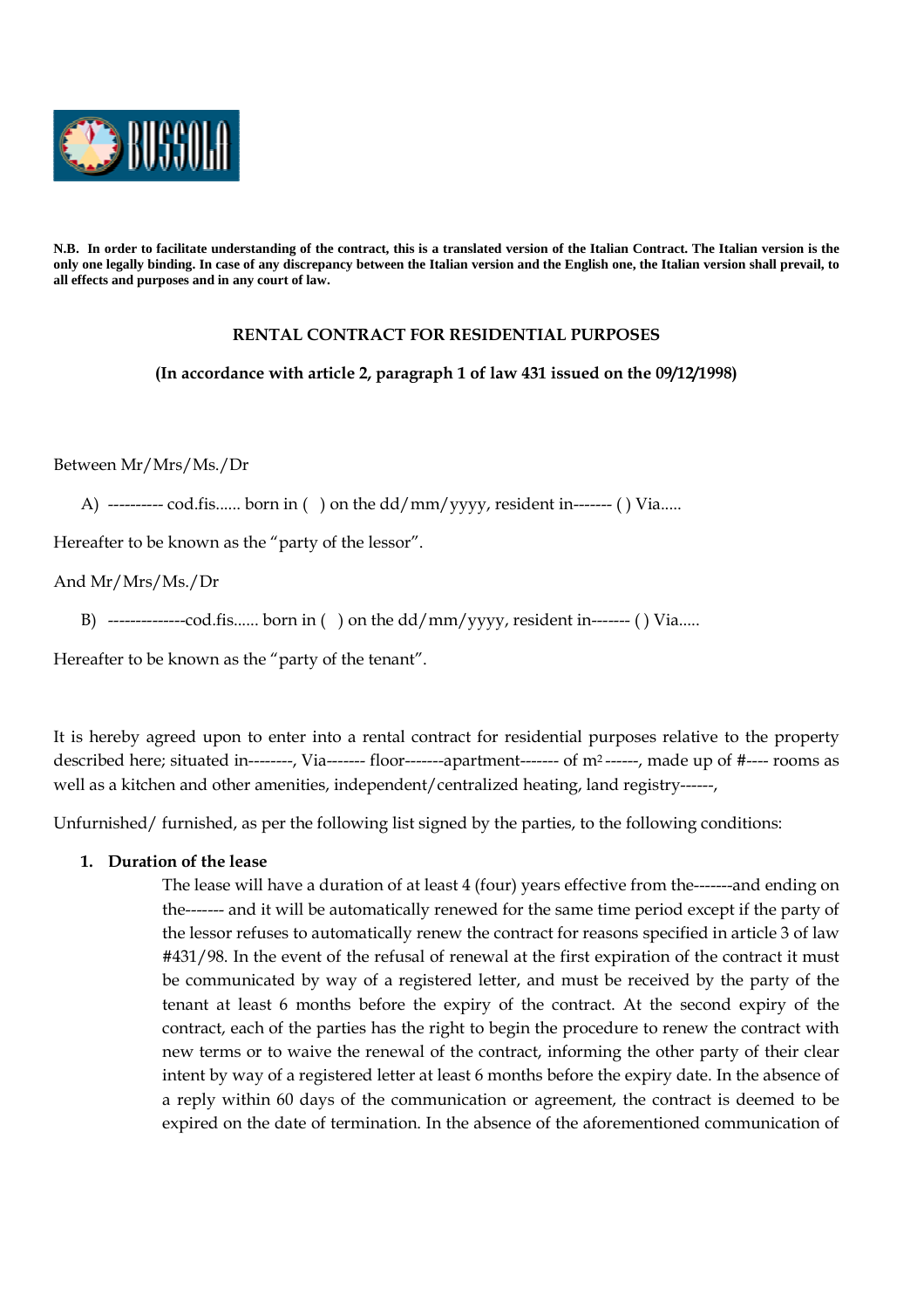

intent to renew (under new conditions) the contract is implicitly renewed under the same previous conditions.

# **2. Rental fees**

The rental fees have a fixed price of  $\epsilon$ ---------- for every year of the duration of the contract, payable by the party of the tenant in 12 monthly payments of  $\epsilon$ --------- each, to begin with the first to be paid on the------- to the address of the lessor.

### **3. Updating of the fees**

The rental fees as mentioned above will be updated yearly in an amount equal to 75% of the variant, as established by ISTAT, in the index of consumer prices for the families of workers and employees that occurred in the previous year. The updating of the fees will commence the month following after the request was delivered by way of a registered letter.

### **4. Failure to fulfill payments**

The late payment of rental fees or other surcharges, excluding those provided for under article 5 and 55 of law 392/78, is grounds for termination relative to article 1455 of the Civil Code (C.C.)

### **5. Early termination**

It is allowed to the party of the tenant to terminate the contract at any time, provided they give notice of at least -------- months. (max 6 months).

# **6. Prohibition of subletting**

It is not permitted for the party of the tenant to sublet the property, nor to sell it in any way, also freely.

# **7. Condition of the utilities**

The party of the lessor declares that all of the utilities and their relevant systems conform to the norms of the law.

# **8. Condition of the property**

The party of the tenant declares that they have examined the rental property, to have found it suitable for the agreed upon use, that it is in a well maintained condition and free from damage, as described in the delivery report signed by the party, and that they are obliged to use the rental property with due care and diligence and not to carry out any modifications, additions or improvements either to the property or the utilities, without prior written consent of the party of the lessor. The rental property must be returned in the same condition in which it was handed over, making exception for wear and tear of use.

# **9. Inspection of the property**

The party of the lessor can inspect or make an inspection of the rental property, giving prior written notice, within the boundaries set by local custom and tradition, taking into account the needs of the party of the tenant.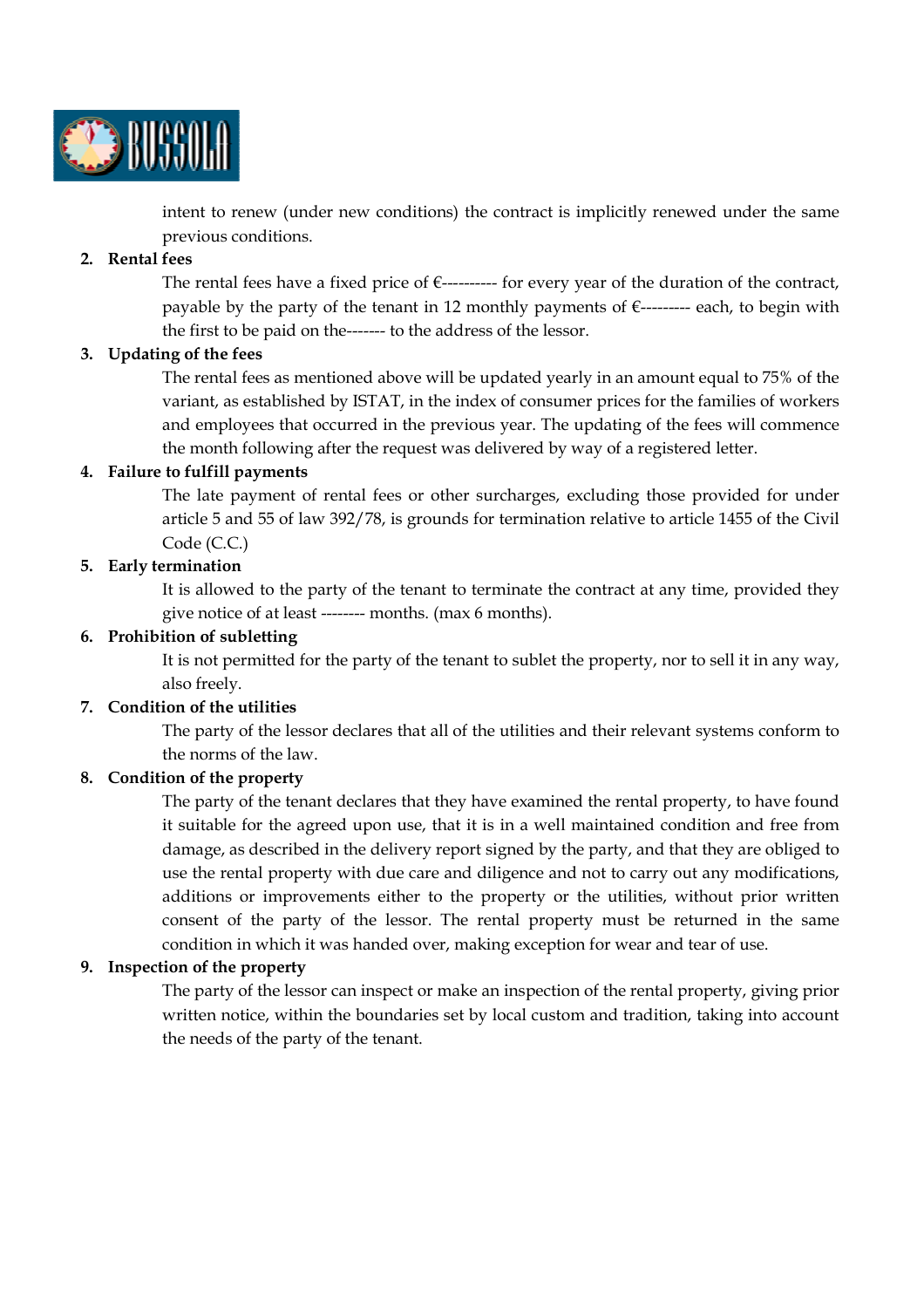

#### **10. Additional surcharges**

The additional surcharges described in article 9 of law #392/78 are borne entirely by the party of the tenant. The parties, insofar as they concern individual itemized items of each expense, accept the agreement 27/02/1976 stipulated between ASPPI, SUNIA and ANAI from Bologna and the successive modifications; the corresponding amount must be paid by the party of the tenant within 2 months of the request.

# **11. Security deposit**

To guarantee the fulfillment of the assumed contractual obligations a security deposit of  $\epsilon$ --------- equal to -----monthly payments of the rental fee total shall be given to the party of the lessor, who shall issue a receipt for the amount upon the signing of this contract. The security deposit shall be returned at the end of the rental agreement, only after the handing over of the rental property and when all clauses of this contract have been fulfilled.

#### **12. Registration fees**

The party of the lessor is obliged to oversee the procedure of registering the contract and to communicate the details. The relative costs of this document; those pertaining to registration, as well as the relevant annual tax registration, are to be borne both by the party of the lessor and the party of the tenant in equal measure. The stamp duty fees for this contract and for all subsequent receipts, as well as the early termination fee are to be paid in full by the party of the tenant only.

#### **13. Authorization to share personal data**

Both of the parties give reciprocal authorization to share personal data with a third party relative to matters concerning the rental agreement (l. 31/12/1996, n675).

#### **14. Reference to other legislation**

For all matters not expressly mentioned in this document all the norms of current law, of the C.C., and of local use and custom are enforced.

Party of the lessor

Party of the tenant

The parties, pursuant to articles 1341 and 1342 of the C.C., and of joint agreement, after reading the norms contained in this contract, declare that they have expressly and knowingly approved of them, excluding none, making particular reference to points: 3) Updating of the fees; 5) Early termination; 6) Prohibition of subletting- the intended use of the premises; 10) distribution of auxiliary surcharges; 11) the security deposit; hereafter mutually rejecting all exceptions.

Party of the lessor

Party of the tenant